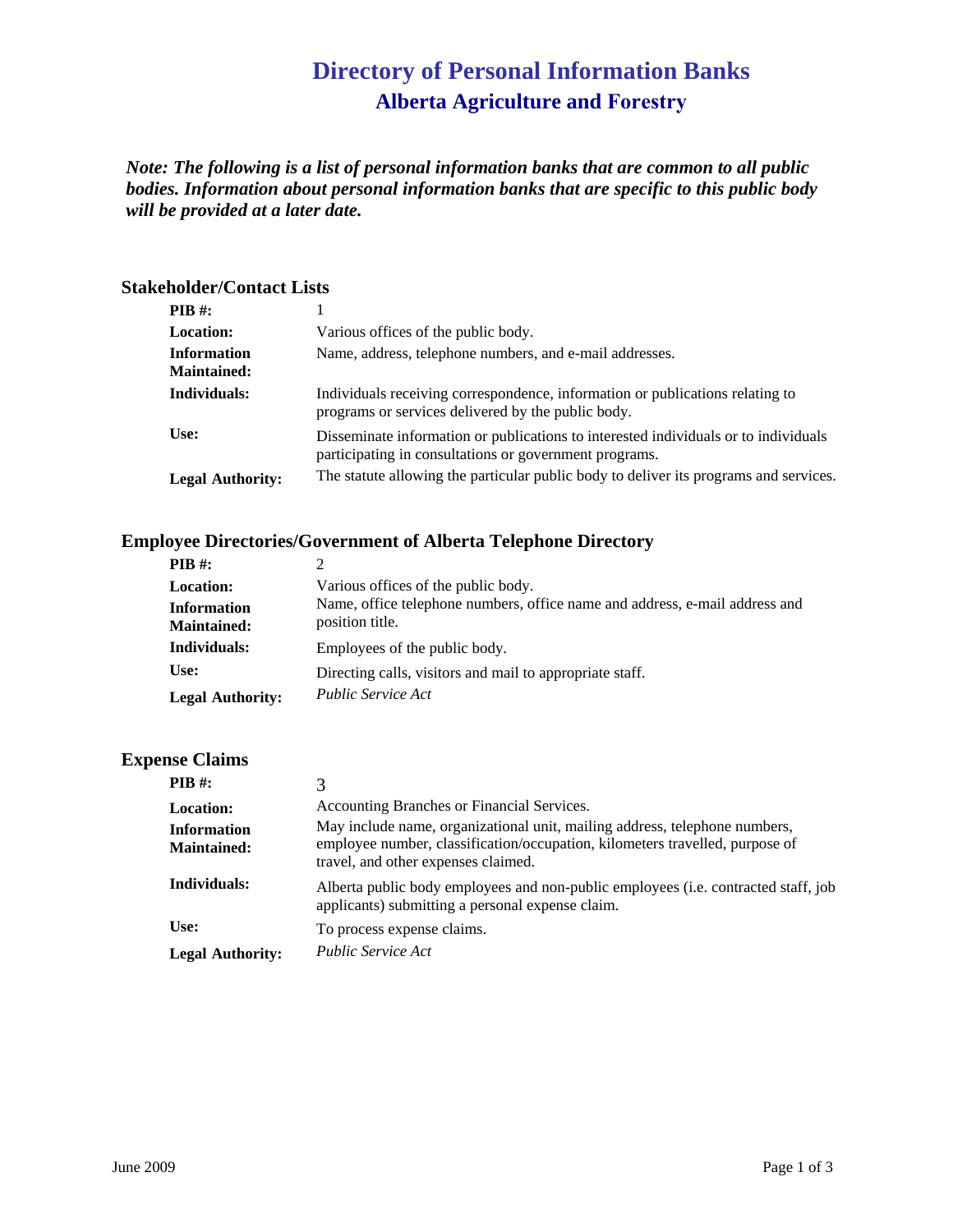# **Directory of Personal Information Banks Alberta Agriculture and Forestry**

#### **Contract Management System**

| <b>PIB</b> #:                     | 4                                                                                                      |
|-----------------------------------|--------------------------------------------------------------------------------------------------------|
| <b>Location:</b>                  | Various offices of the public body.                                                                    |
| <b>Information</b><br>Maintained: | Name, address, telephone numbers, e-mail address, banking information and fee<br>amount.               |
| Individuals:                      | Individuals who are under contract or agreement to provide products or services to<br>the public body. |
| Use:                              | To manage the contract or agreement arrangements of payments upon delivery of<br>products or services. |
| <b>Legal Authority:</b>           | <b>Financial Administration Act</b>                                                                    |

### **Financial Management**

| $PIB$ #:                                 |                                                                                                         |
|------------------------------------------|---------------------------------------------------------------------------------------------------------|
| <b>Location:</b>                         | Accounting Branches or Financial Services.                                                              |
| <b>Information</b><br><b>Maintained:</b> | Name, address, telephone numbers, e-mail address, financial information, amount<br>paid or outstanding. |
| Individuals:                             | Individuals who pay or owe money to the Government of Alberta.                                          |
| Use:                                     | To collect outstanding revenue or repay overpayments.                                                   |
| <b>Legal Authority:</b>                  | <b>Financial Administration Act</b>                                                                     |

#### **Freedom of Information and Protection of Privacy Act Requests**

| <b>PIB</b> #:                            | 6                                                                                                                                                                                                                                                                             |
|------------------------------------------|-------------------------------------------------------------------------------------------------------------------------------------------------------------------------------------------------------------------------------------------------------------------------------|
| <b>Location:</b>                         | Freedom of Information and Protection of Privacy Coordinator's office.                                                                                                                                                                                                        |
| <b>Information</b><br><b>Maintained:</b> | Name (including former names of the person making the request), address,<br>telephone numbers, description of information requested and/or reasons and<br>evidence to correct information, fees paid, banking information, correspondence<br>and copies of requested records. |
| Individuals:                             | Individuals submitting requests under the Act, including individuals acting on<br>behalf of another person (third parties).                                                                                                                                                   |
| Use:                                     | Respond and process requests, compile statistics.                                                                                                                                                                                                                             |
| <b>Legal Authority:</b>                  | Freedom of Information and Protection of Privacy Act, s.33(c)                                                                                                                                                                                                                 |

### **Correspondence/Action Request Tracking**

| PIB #:                                   |                                                                                                                                                                              |
|------------------------------------------|------------------------------------------------------------------------------------------------------------------------------------------------------------------------------|
| <b>Location:</b>                         | Various offices of the public body                                                                                                                                           |
| <b>Information</b><br><b>Maintained:</b> | May include name, address, telephone numbers, and e-mail addresses and other<br>personal information included by the originator within the content of the<br>correspondence. |
| Individuals:                             | Individuals requesting information or a response from a public body senior<br>executive.                                                                                     |
| Use:                                     | To manage receipt of and responses to correspondence, inquiries and briefings.                                                                                               |
| <b>Legal Authority:</b>                  | Freedom of Information and Protection of Privacy Act, s.33(c)                                                                                                                |